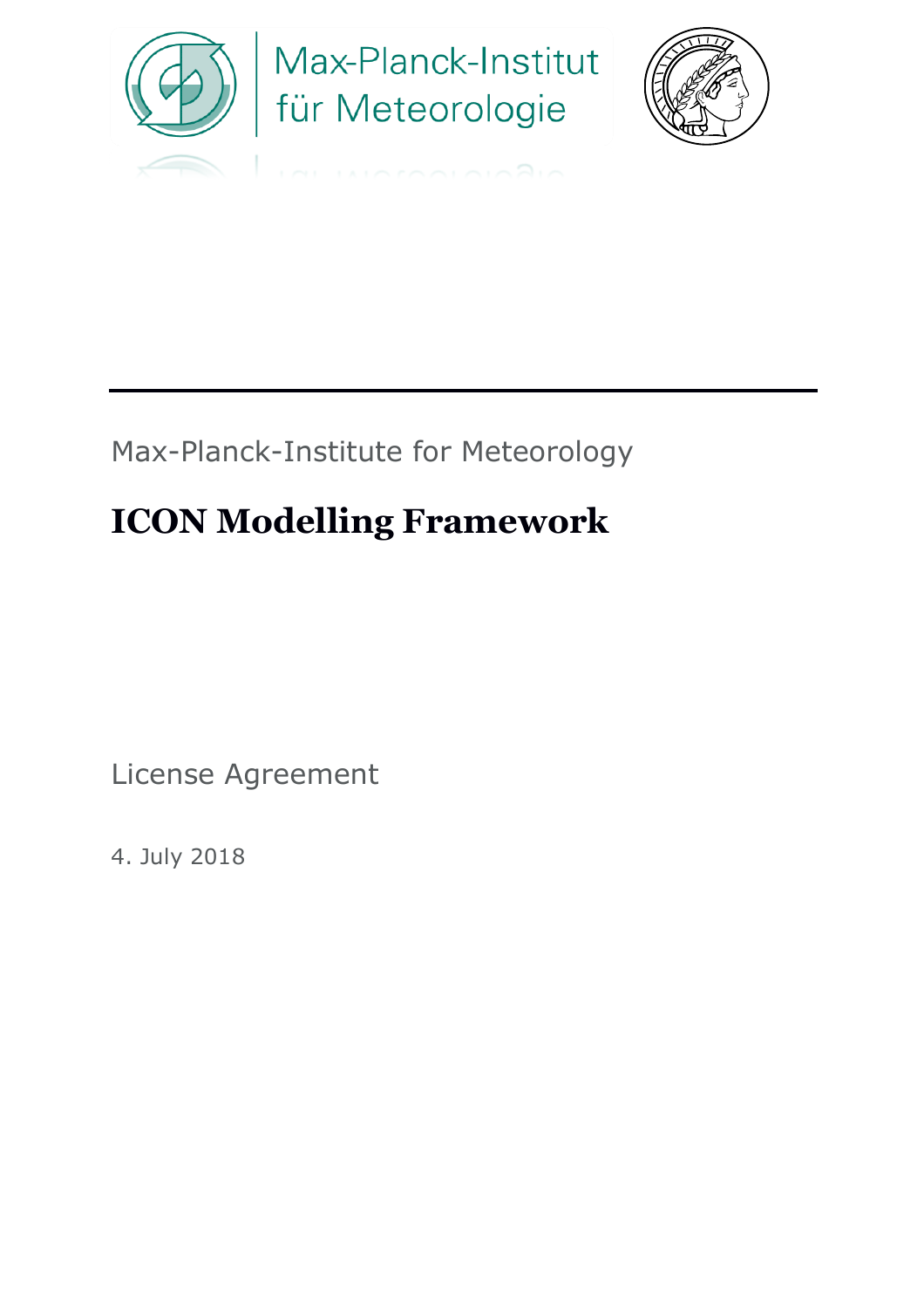### **Software License Agreement**

between

Max-Planck-Gesellschaft zur Förderung der Wissenschaften e.V.

represented by

Prof. Dr. Jochem Marotzke

**Director** 

Max Planck Institute for Meteorology (MPI-M)

Bundesstrasse 53, 20146 Hamburg, Germany

- (hereinafter referred to as **"the Licensor")** 

**and**

#### **the Licensee.**

The Licensee will identify himself before downloading the software and will be registered in a Database

or

accepts the license by using the software,

hereinafter jointly called the **"Parties"**

concerning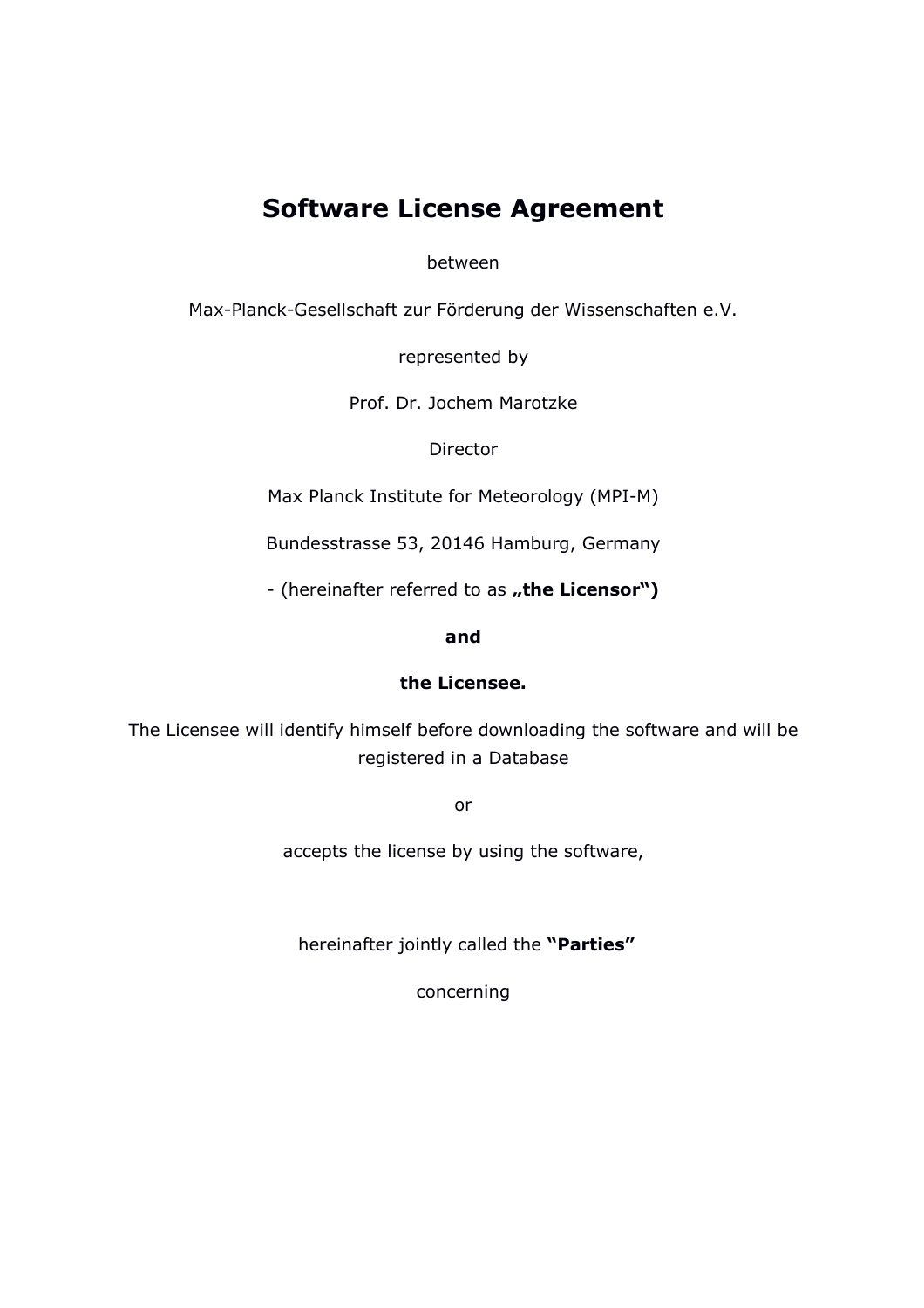



### **Licensing of the ICON-Software**

**for** 

### **Personal Non-commercial Research Purposes**

### **Preamble**

In recent years The Deutscher Wetterdienst (DWD) and The Max Planck Institute for Meteorology (MPI-M) have jointly developed the comprehensive modelling framework ICON (ICOsahedral Nonhydrostatic) for numerical weather prediction, climate simulation and process studies (ICON modelling framework).

The ICON-Software is a scientific software and addresses the scientific community.

Accordingly, DWD and MPI-M are willing to make available the corresponding ICON-Software to the scientific community using many elements of open source licensing, but not all. The software is available via free download on a public domain, the use will be free of charge for noncommercial research purposes, users can develop new code and distribute the outcome freely with a copyleft note and a developing community, repository or forum will be established.

Notwithstanding the foregoing the user is not entitled to distribute and/or pass on the licensed software unless expressively permitted.

However, the ICON-Software developed must remain controllable and documented. It is also important and desirable to provide feedback to the model developers, to report errors and to suggest improvements of the code. This is the spirit behind the following Software License Agreement, which the Licensor must ask the users to accept before a user can receive the ICON-Software.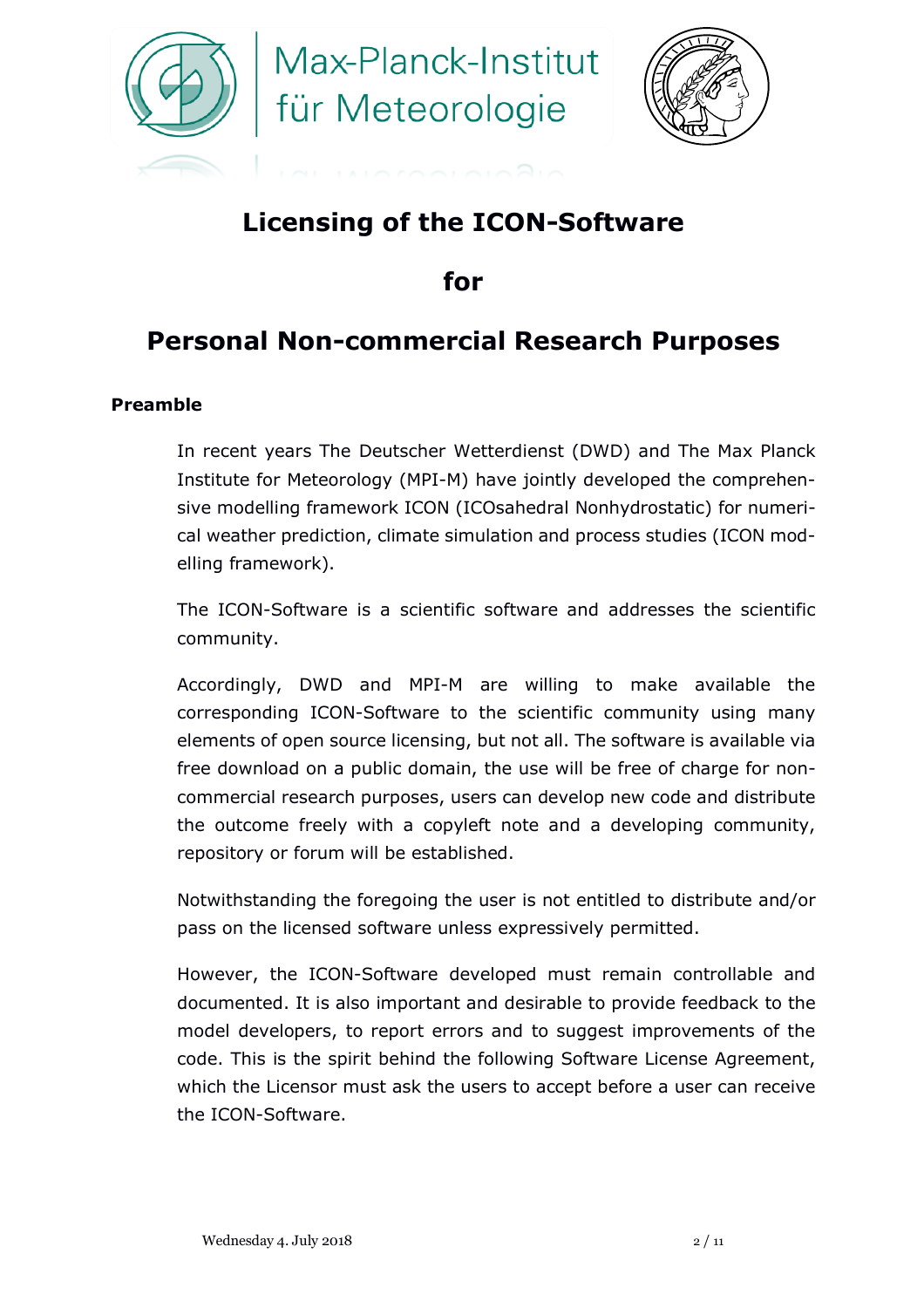



It is to be noted that the ICON-Software is made available under this Software License Agreement as a personal, non-institutional, license for non-commercial research purposes only.

### **1. Implementation and Scope of this Software License Agreement**

This license is issued via a web platform<sup>1</sup> being provided by the Licensor. Licensees will become part of the ICON-research community and will receive news regarding important developments of the ICON-Software.

The licensed product will be delivered via download. This Software License Agreement needs to be accepted before the download by way of a checkbox on the web platform.

Any use of the ICON-Software is conditional upon and therefore leads to an implied acceptance of the terms of this Software License Agreement. The ICON-Software repository includes a copy of this Software License Agreement with the source code containing a reference to it.

The Licensor reserves the right to license the ICON-Software under different terms and conditions at any time.

The failure to comply with this agreement terminates the rights under this license. In case the Licensee destroys or deletes the ICON-Software, this license will be terminated automatically. The user may obtain a new and recent version of the ICON-Software including a recent license on the above mentioned web platform.

### **2. The Licensed Product**

Subject to the provisions of this Software License Agreement, the Licensor grants to the Licensee the right to use the following software referred to as the "ICON-Software". The ICON-Software includes the source code, executable programs, run scripts and data files.

Name: ICON modelling framework

<sup>1</sup> http://www.mpimet.mpg.de/en/science/models/license/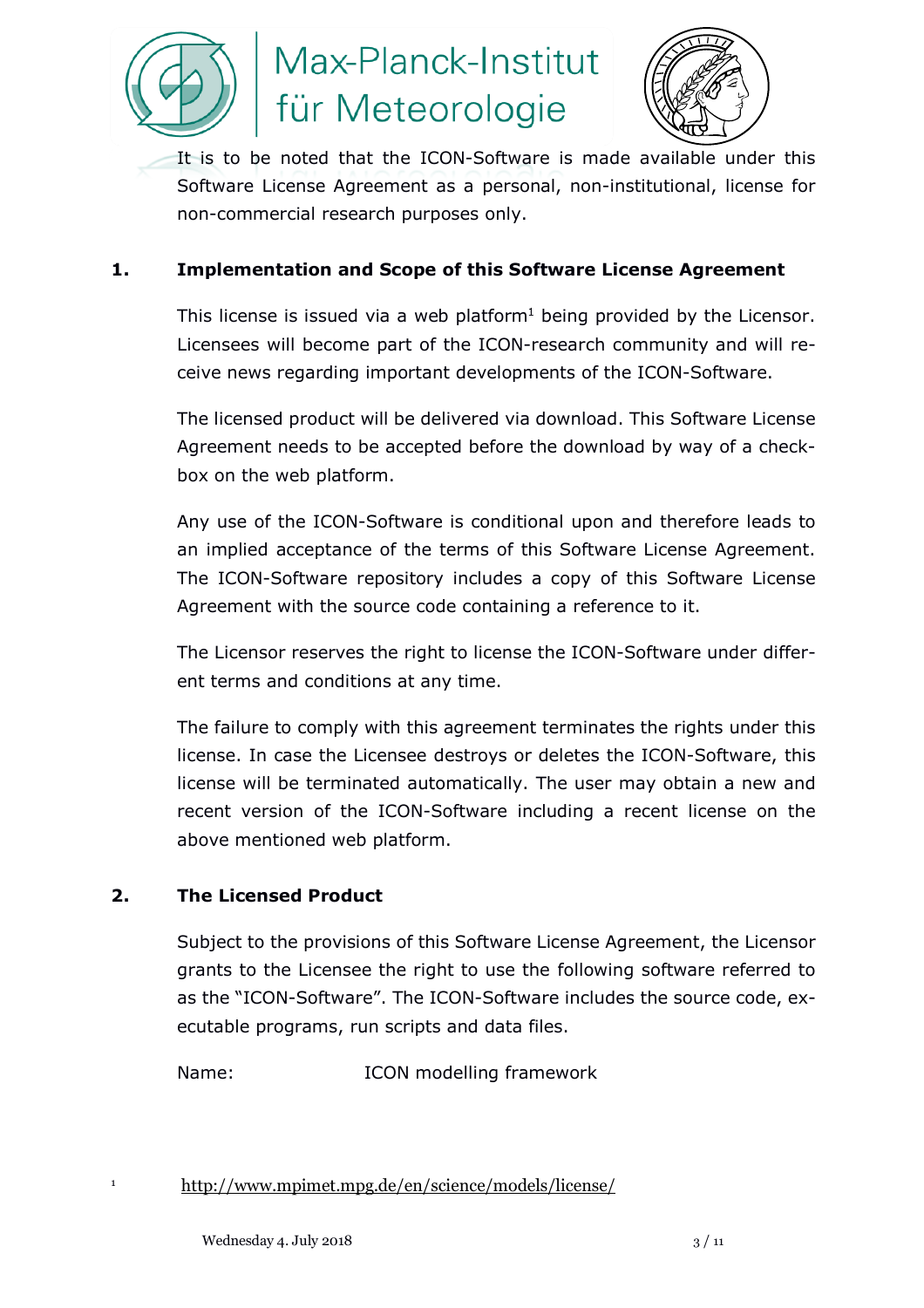

Short description: Non-hydrostatic numerical model for the simulation of the amosphere, the ocean and the surface/soil.

Access: The ICON-Software is accessible to the Licensee via a password protected server at MPI-M

The ICON modelling framework is built up from several components (e.g. model data) which can be configured to obtain different model configurations. Depending on the version of the ICON modelling framework, different model configurations are provided to the Licensee.

The Licensor reserves the right to modify the ICON modelling framework and releases new versions of it. Together with each new version of the ICON modelling framework, the Licensor can release a new version of this license. Each version of the ICON modelling framework must only be used with the corresponding version of this license.

The ICON-Software consists and makes use of components / configurations being jointly developed and provided by the MPI-M and the DWD (see Section 2.1) as well as various other third party components (see Section 2.2) as set out in detail in the following sections.

### **2.1. ICON modelling framework**

The ICON modelling framework is built up from several components which can be configured to obtain different model configurations. The following configuration has been developed by the MPI-M and DWD as part of this license.

- Atmosphere: Dynamical core and physics packages
- Ocean: Dynamical core, physics package and ocean-biogeochemistry , wrapper for AWI-Sea-Ice model
- Land: physics packages and land biogeophysics and biogeochemistry.
- Grid generator
- MTIME
- Grid Tools by DWD
- CDI
- ESM Scripting Environment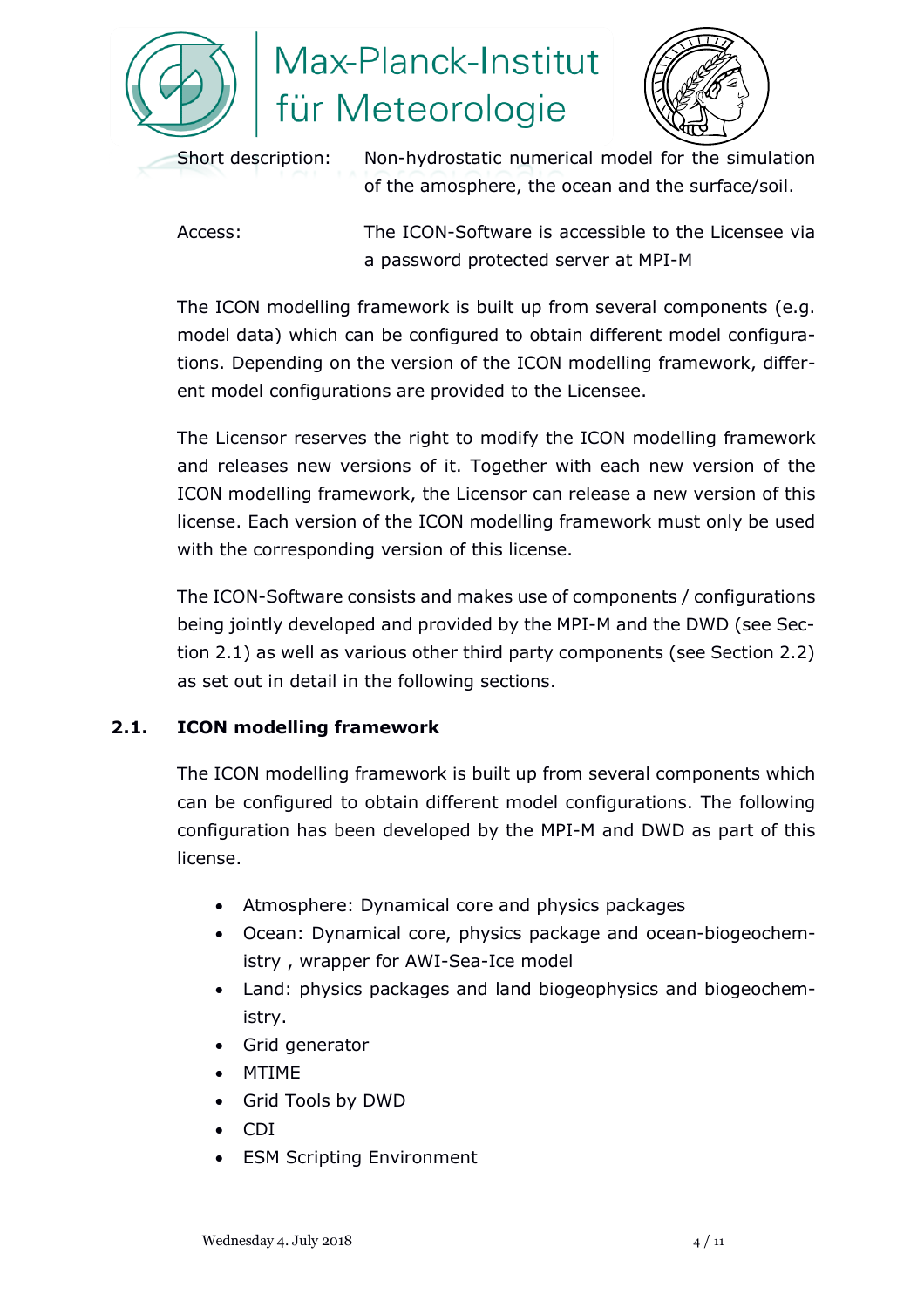



### **2.2. Third party components**

The ICON-Software makes use of the following third party components:

- AWI Sea Ice model (modified GNU GPL v2)
- ECMWF Routines (See appendices)
- YAC (GNU GPL V3)

The applicable license terms regarding third party components being used by Licensor are set out in in appendix "Third party license terms". The Licensor provides these "Third party license terms" by way of information only. The Licensee is responsible for compliance with the respective license terms.

### **3. Grant of Rights**

The ICON-Software is licensed for non-commercial research purposes only. The term "non-commercial research purposes" refers to any academic research which is not undertaken for profit and is not intended to produce results, works, services, or data for commercial use by anyone. For clarification purposes, academic sponsored research ("third party funding") is not a commercial use under the terms of this license agreement.

The licensing or any other transfer of the ICON-Software (as licensed by Licensor to Licensee) to a third party is not permitted unless authorized by the Licensor. Each and any use of the ICON-Software beyond the stipulated rights of use is not permissible and is regarded as a breach of this Software License Agreement and will automatically terminate the license. The Licensor may terminate the contract at any time in case of a justified important cause.

If not stipulated otherwise in this Software License Agreement, Licensor grants to Licensee the right to install, execute, copy, decompile, modify, revise or form a work based on the ICON-Software without limitation in time, manner or place subject to the terms of this Software License Agreement. The Licensee may use, modify, develop or create new configurations out of the provided model configurations. All alterations to the ICON-Software by the Licensee have to be marked clearly and publications of the results obtained with modified versions of the ICON-Software must contain a description of the changes made.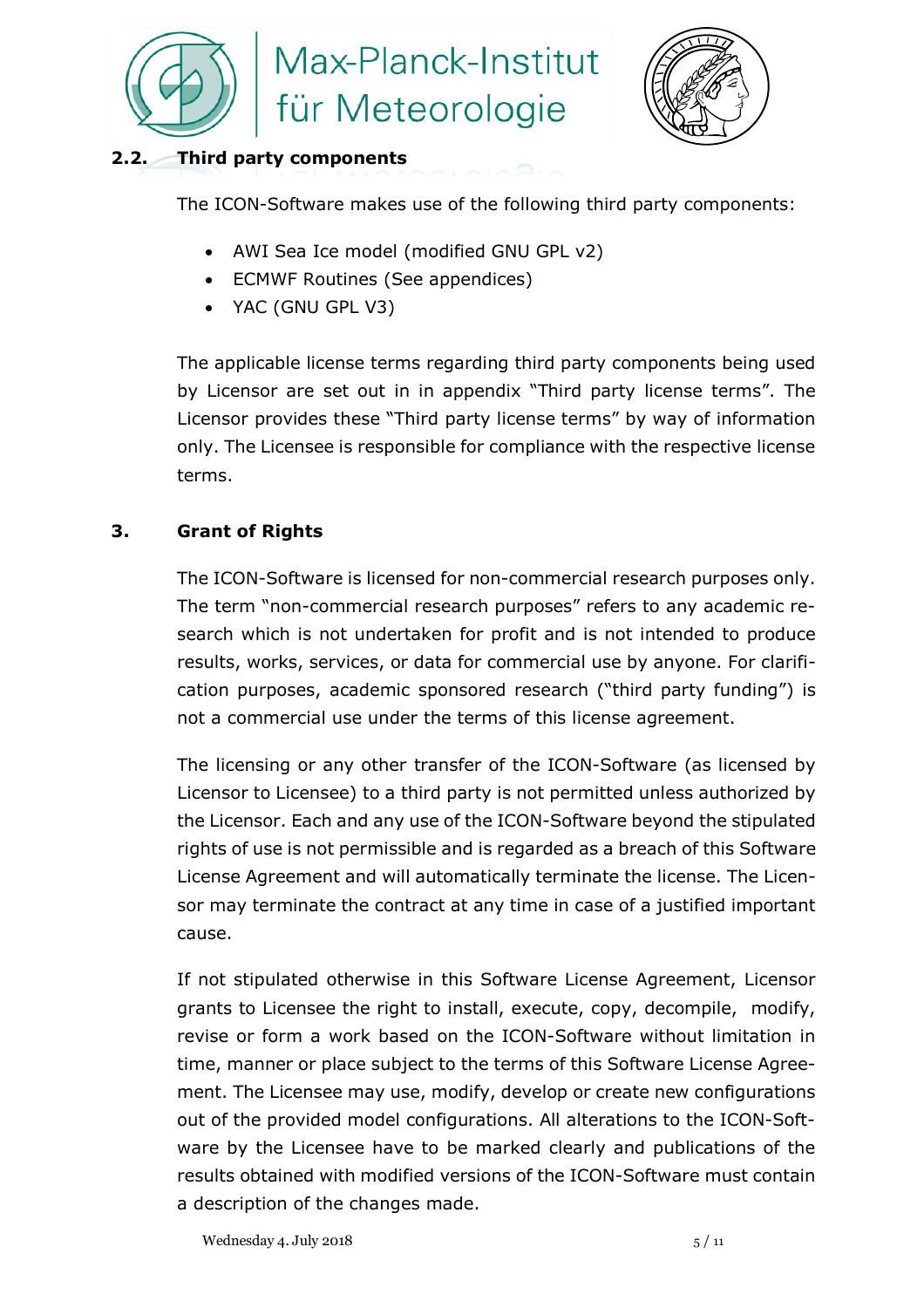



The Licensor does not assume any responsibility nor liability for configurations being modified or newly created by the Licensee.

Products (e.g. model forecasts/simulations) obtained from the use of the ICON-Software may be used only and exclusively for non-commercial research purposes.

Insofar Licensee has modified the ICON-Software as licensed by Licensor to Licensee, Licensee may only grant rights of use with regard to any such modified ICON-Software to third parties being themselves already Licensees to the ICON-Software. Depending on the version of the ICON modelling framework, different model configurations may be provided to the Licensee. Scripts with various model configurations are included in a tarball archive as part of the ICON-Software. It is recommended to use recent ICON modelling framework versions including recent model configurations only; older versions may not reflect the recent state of the art.

Apart from components being developed by the MPI-M and the DWD (see Section 3.1), the ICON-Software makes use of or requires the use of third party components that are subject to certain license conditions. If not stated otherwise, licensing of third party components is not part of this Software Licensing Agreement, instead the Licensee is required to obtain the applicable licenses from the respective Licensor (see Section 3.2).

### **3.1 ICON modelling framework**

The ICON-Software underlies certain restrictions of use by the licensee. Use of the ICON-Software is permitted for non-commercial research purposes only. It is explicitly prohibited to use the ICON-Software or parts of it, whether modified or not, for commercial purposes or operational use.

The Licensee is encouraged to communicate any use, results, modification or publications documenting model improvements of the ICON-Software to the ICON-Forum2 so that the information can be used to improve the ICON-Software.

<sup>2</sup> http://www.mpimet.mpg.de/en/science/models/icon/icon-users-forum/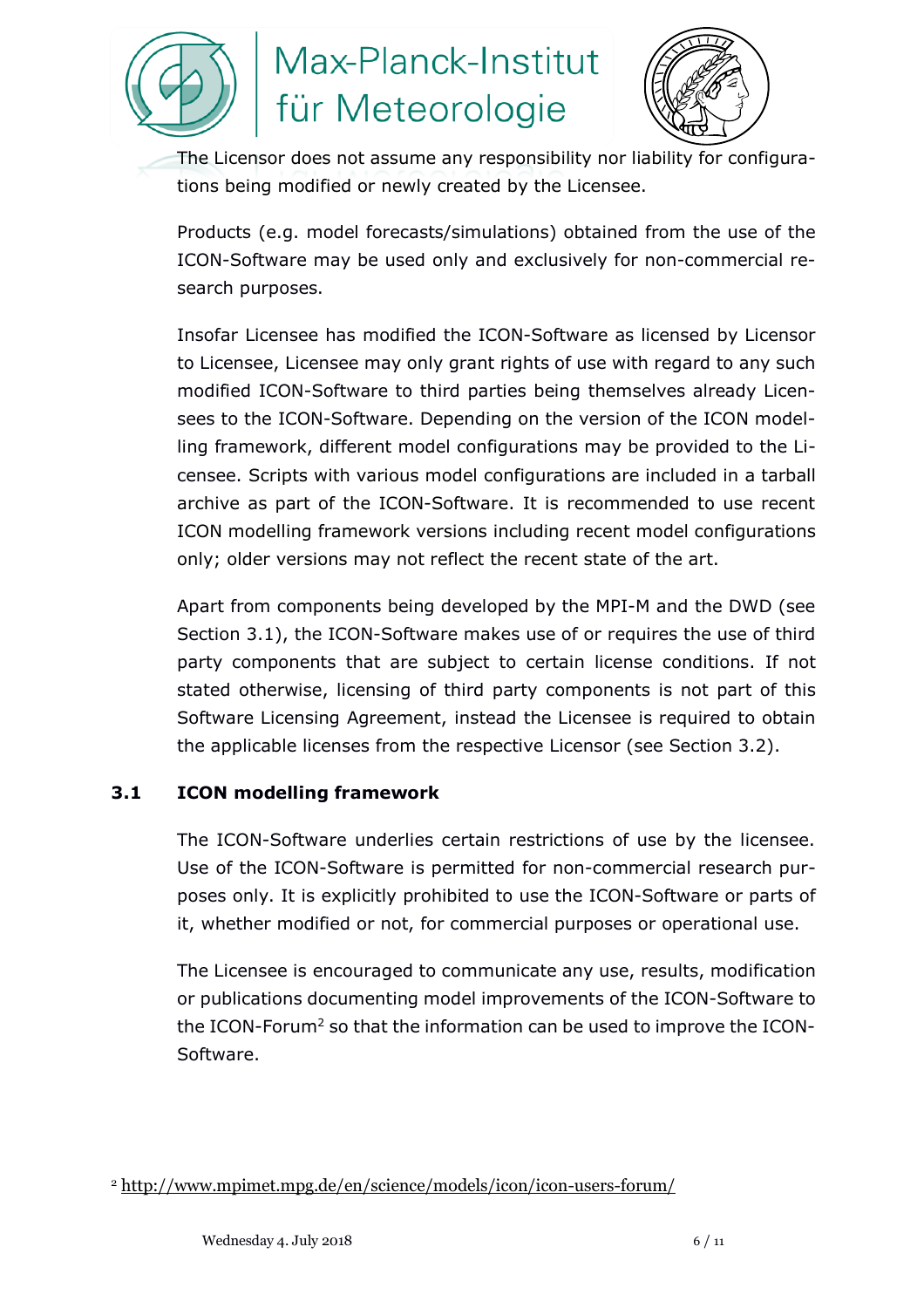



When publishing results generated with ICON-Software, Licensee agrees to refer to appropriate publications according to the appendix "Reference list" of this Software License Agreement. The ICON-Software must be explicitly mentioned and modifications must clearly be described. Depending on the degree of involvement of scientists of the MPI-M or DWD in the publications, their help must be acknowledged and co-authorship shall be offered.

In addition, notice of copyright, serial numbers or any other means used for the identification of the ICON-Software may not under any circumstances be removed or altered.

### **3.2 Third party components**

The ICON-Software makes use of or requires the use of third party components (including - as the case may be - components of Open-Source Software) that are being provided under certain license conditions (see Section 2.2). The use of third party components is subject to the respective license terms of the respective rights holder. The Licensor does not grant any rights to third party components, which are required for the use of the ICON-Software, even if these components are being provided by the Licensor. In order to make use of these components the Licensee is obliged to acquire the necessary licenses from the respective Licensor on the Licensee's own initiative and responsibility. In this regard, Licensee's contractual partner is the rights holder named in the respective license terms and conditions.

### **4. Intellectual Property Rights of the ICON-Software, of the Outcomes and further Developments of ICON Software**

The intellectual property rights of the ICON-Software belong to DWD and MPI-M and other creators of the software. Regarding the use of third party components, the Licensee is obliged to comply with the requirements as set out in the respective license terms. Licensee may obtain and make use of intellectual property rights only to the extent provided for in the respective third party license terms.

Subject to the above, the following applies: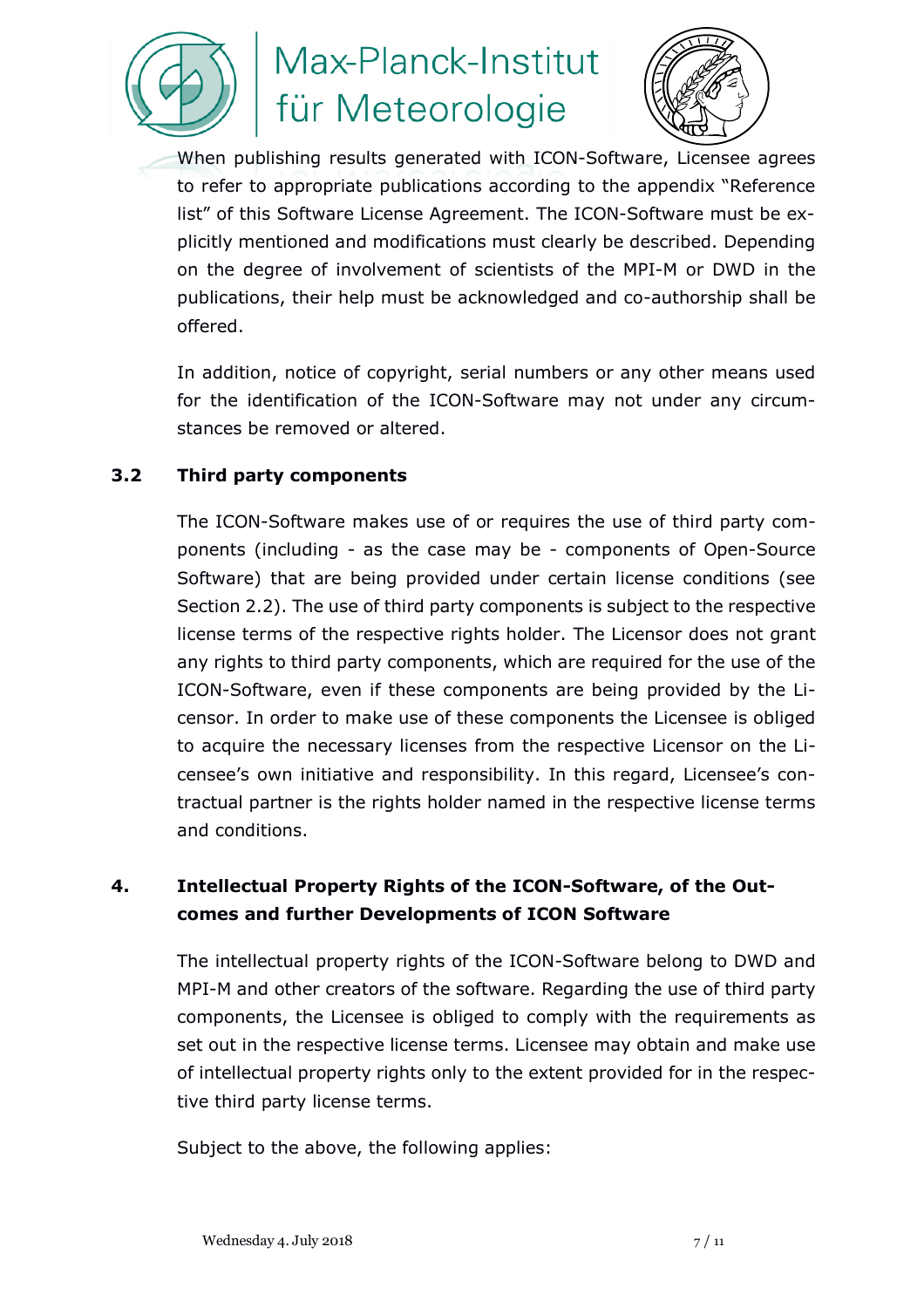



The intellectual property rights to the outcomes (i.e. all knowledge that could be derived from the usage of the ICON-Software, in particular through the scientific analysis of the products generated) and the further development of the software belong to the Licensee.

The Licensee herewith grants to the DWD and MPI-M the non-exclusive, free of charge right to use the outcomes and further developments of the ICON-Software, for commercial and operational purposes, for the fulfilment of the respective statutory tasks, and non-commercial research, academic and teaching purposes, without limitation in time, manner and place.

If the Licensee plans to apply developments to the code for commercial and/or operational purposes or for the fulfilment of statutory tasks which demand substantial investments, change the IPR of the resulting code or require in-depth expertise w.r.t. the existing code or w.r.t. merging developments back into the existing code, he is asked to consult the Licensor on obtaining an institutional license (ref).

In that case a shared copyright is to be established for those developments.

Licensee grants Licensor the right to pass on the respective outcomes/developments of the ICON-Software to third parties under the abovementioned conditions.

Licensee has the right to use all outcomes and further developments of the ICON-Software free of charge for non-commercial research and teaching purposes.

### **5. License Fees**

The license is free of charge for non-commercial research purposes.

The licensor reserves the right to demand license fees for the grant of rights of later versions or other configurations of the ICON Framework or in case of commercial and/or operational use of the license granted.

#### **6. Liability, Damages**

Licensor does not provide any support for the ICON-Software.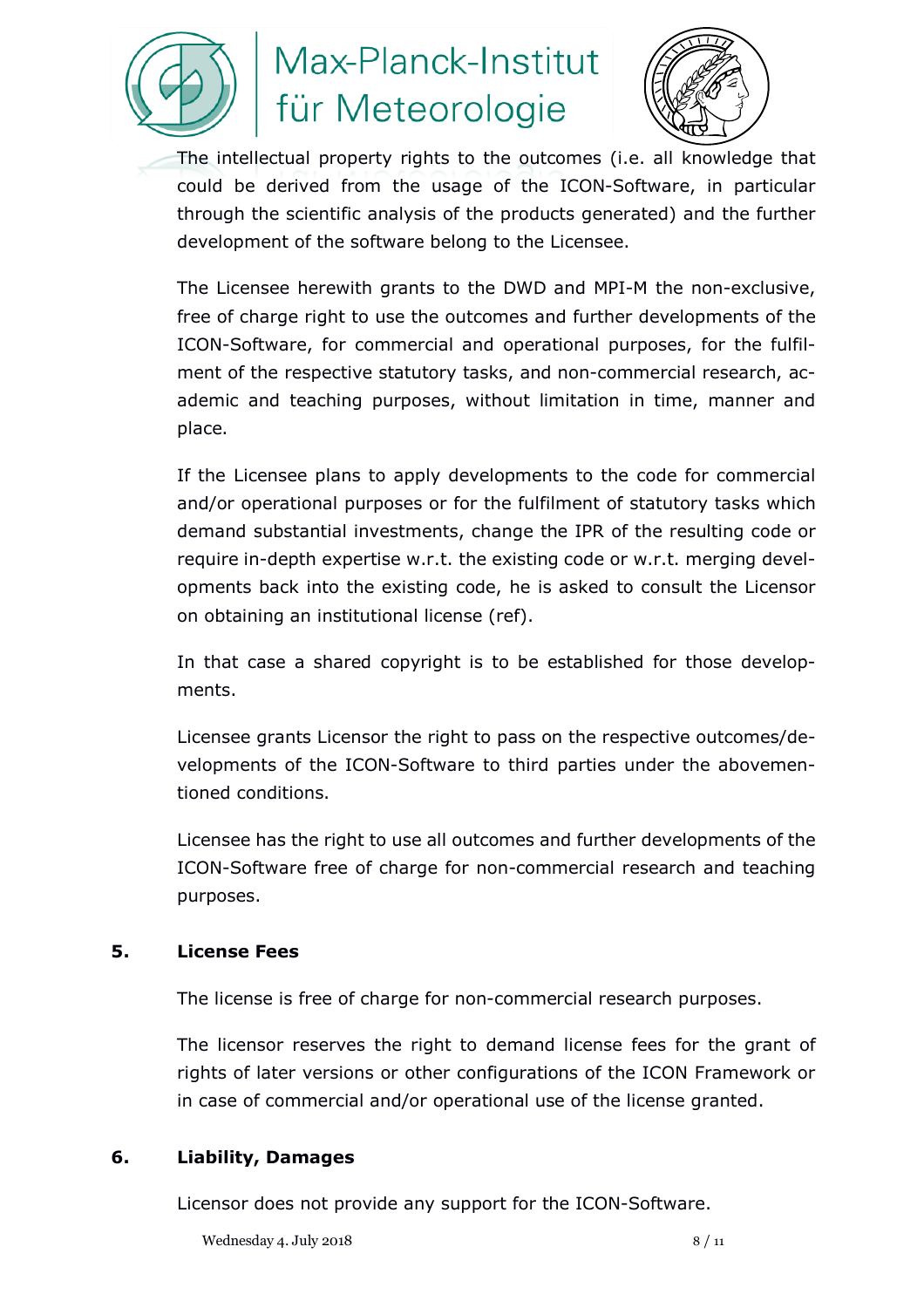



Licensee acknowledges that the ICON-Software has not been fitted especially to Licensee's purposes and will be provided "as is". Licensee needs to make sure that the ICON-Software does fulfill Licensee's requirements.

Due to the fact that this Software License Agreement qualifies as a donation, according to Section 521 of the German Civil Code (Bürgerliches Gesetzbuch – BGB) Licensor as donor is liable for intent and gross negligence only.

If the Licensor fraudulently conceals a legal or material defect, they are obliged to compensate the Licensee for the resulting damage.

Licensor shall be liable for loss of data only up to the amount of typical recovery costs which would have arisen had proper and regular data backup measures been taken.

For the avoidance of doubt Licensor shall be liable in accordance with the German Product Liability Act in the event of product liability.

The foregoing applies also to Licensor's legal representatives or assistants in performance.

Any further liability shall be excluded.

### **7. Defects of the ICON-Software including defects in title**

Defects of the ICON-Software must be notified in writing to the Licensor with a comprehensible description of the error symptoms. The notification of the defect should enable the reproduction of the error.

Amendments or additions to the ICON-Software which Licensee carries out shall lead to a loss of Licensee's rights in case of defects, unless Licensee proves that the amendment or addition did not cause the defect. Licensor shall also not be responsible for defects, which are caused by improper use or improper operation or the use of unsuitable means of operation by Licensee.

Licensor has done the utmost to avoid any faults or defects in title in the ICON-Software provided. To the Licensor's knowledge, the ICON-Software delivered or provided by Licensor is free from third party rights, which prevent the use in accordance with the Software License Agreement. However,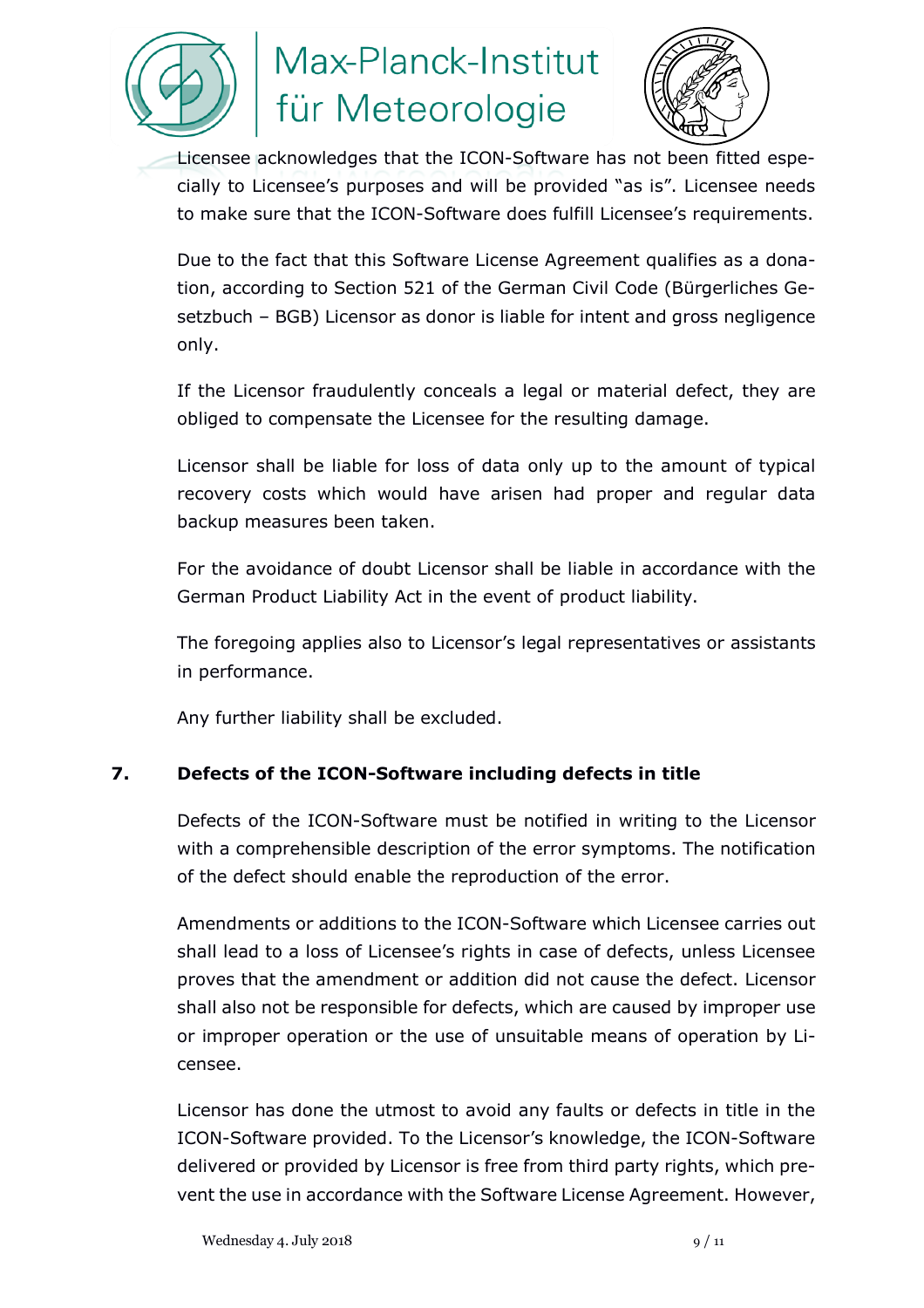



the Licensor does not warrant or represent that the ICON-Software is free from the abovementioned third-party rights and Licensor does not assume any responsibility nor liability in this regard. Any responsibility and liability shall vest in Licensee.

Licensee shall inform Licensor in writing without delay of any claim by a third party. In addition, Licensee shall give Licensor all powers of attorney and authorisations which are necessary in order to defend the software against these claims.

To the extent that there are defects in title, Licensor is entitled at his option to either (i) take legitimate measures to remove the respective third party components, which impair the contractual use of the ICON-Software, or (ii) remedy the enforcement of third party claims, or (iii) change or replace the ICON-Software in such a manner, that it no longer infringes the rights of third parties.

### **8. Final Provisions**

This Agreement shall be governed by the laws of the Federal Republic of Germany except for the UN Sales Convention.

The courts of Munich shall have exclusive jurisdiction over all disputes under and in connection with this Agreement if upon the commencement of legal proceedings, Licensee has no place of business or ordinary residence in the Federal Republic of Germany.

Should any provision of this Software License Agreement be or become invalid, this shall not affect the validity of the remaining terms.